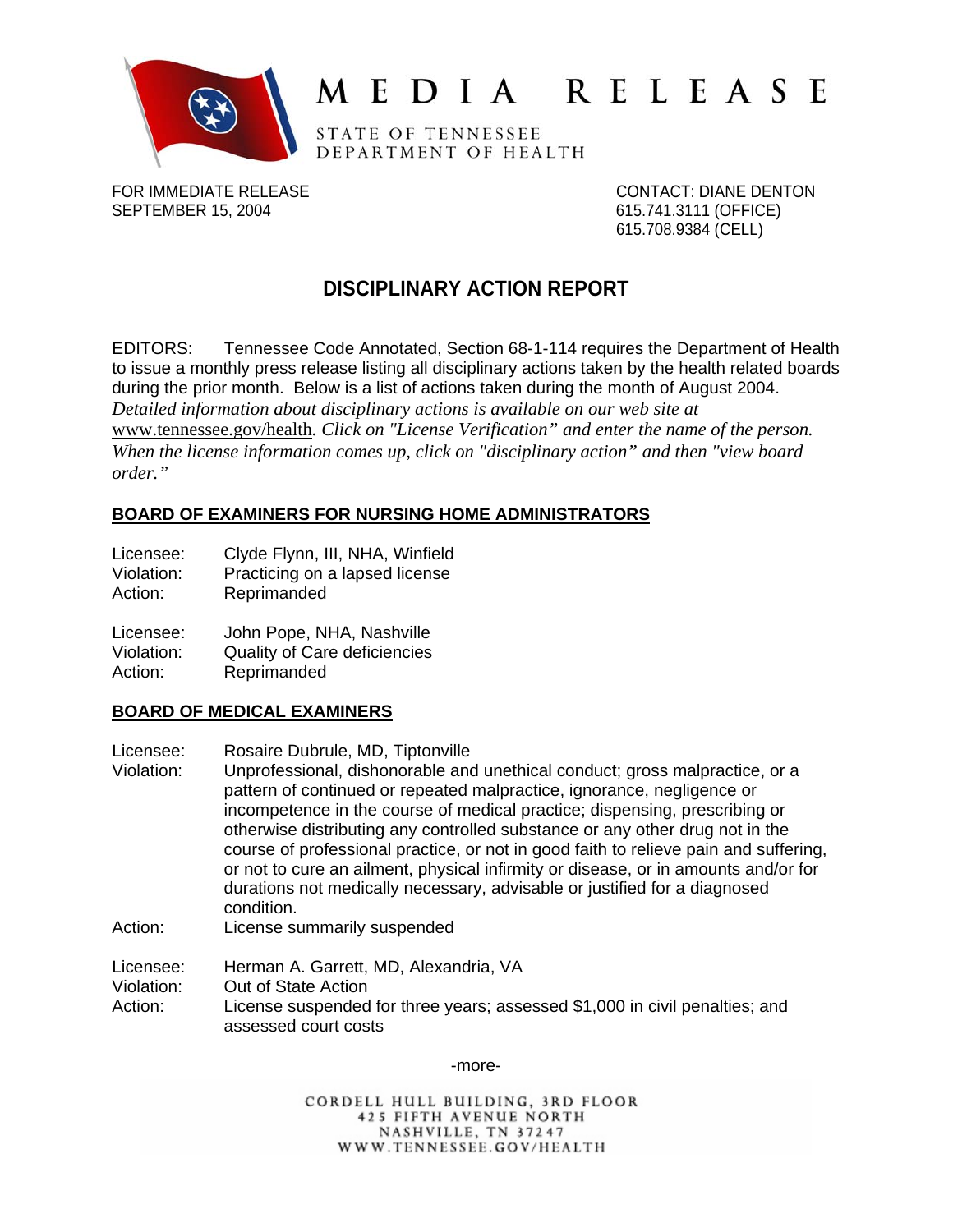#### **BOARD OF MEDICAL EXAMINERS (CONT.)**

Licensee: John P. McMurry, M.D., Ripley, WV

- Violation: Out of state action; habitual intoxication or personal misuse of any drugs or the use of intoxicating liquors, narcotics, controlled substances or other drugs or stimulants in such manner as to adversely affect the person's ability to practice medicine.
- Action: Order Modification request approved; probation lifted, however, must maintain TMF contract for at least two years, assessed costs.

| Licensee:  | Steven Yood, MD, Chattanooga        |
|------------|-------------------------------------|
| Violation: | Personal misuse of drugs or alcohol |

Action: License permanently revoked; assessed costs

#### **BOARD OF MASSAGE LICENSURE**

| Licensee:<br>Violation:            | Sandra Erwin, LMT, Athens<br>Failed to submit proof documenting completion of mandatory continuing<br>education.                    |
|------------------------------------|-------------------------------------------------------------------------------------------------------------------------------------|
| Action:                            | Assessed \$150 in civil penalties; required to complete 18 hours of continuing<br>education within 90 days                          |
| Licensee:<br>Violation:            | Angela Huff, LMT, Clarksville<br>Failed to submit proof documenting completion of mandatory continuing<br>education.                |
| Action:                            | Assessed \$150 in civil penalties; required to complete 18 hours of continuing<br>education within 90 days                          |
| Licensee:<br>Violation:            | Richard Penny, LMT, Arrington<br>Failed to submit proof documenting completion of six hours of mandatory<br>continuing education.   |
| Action:                            | Assessed \$100 in civil penalties; required to complete 9 hours of continuing<br>education within 90 days                           |
| Licensee:<br>Violation:<br>Action: | Kevin B. Reed, LMT, Lebanon<br>Practicing Massage Therapy in an unlicensed facility<br>Assessed \$500 in civil penalties            |
| Licensee:<br>Violation:            | Gregory Sims, LMT, Oliver Springs<br>Failed to submit proof documenting completion of mandatory continuing<br>education.            |
| Action:                            | Reprimanded; assessed \$150 in civil penalties; required to complete 18 1/2 hours<br>of continuing education within 90 days         |
| Licensee:<br>Violation:<br>Action: | Nicole Williams, LMT, Brush Creek<br>Practicing in an unlicensed facility<br>Assessed \$1,200 in civil penalties and assessed costs |

-more-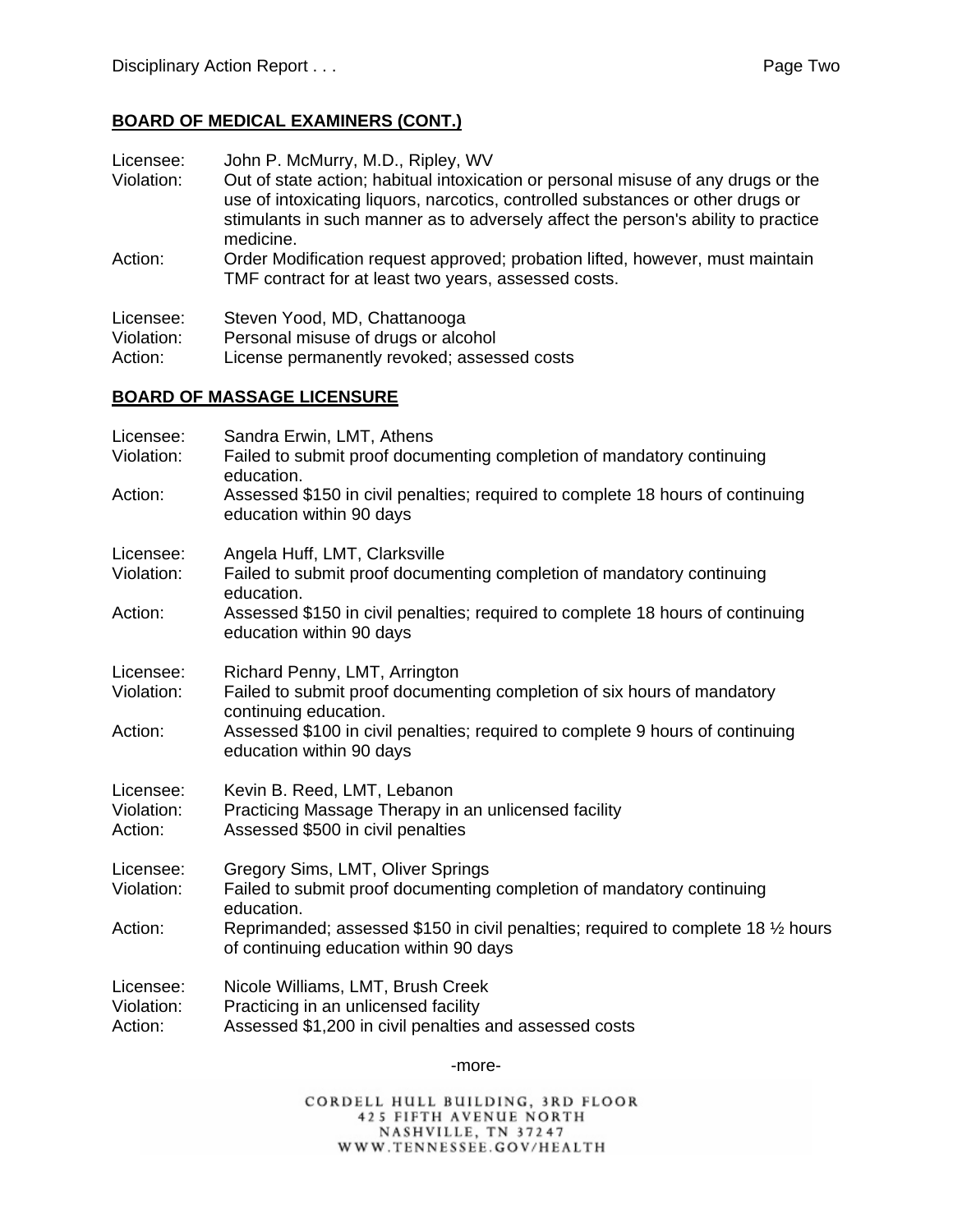#### **BOARD OF ALCOHOL & DRUG ABUSE COUNSELORS CERTIFICATION AND LICENSURE**

Licensee: Brian Van Camp, LADAC, Mt. Juliet Violation: Practicing outside of the scope of practice for Alcohol and Drug Abuse Counselors and failure to adequately document the client's progress Action: Reprimanded

#### **BOARD OF VETERINARY MEDICAL EXAMINERS**

Licensee: Lee Anne Givan, DVM, Franklin

- Violation: Fraud, deception, misrepresentation, dishonest or illegal practices in or connected with the practice of veterinary medicine in any of its branches; Unprofessional or unethical conduct, or engaging in practices in connection with the practice of veterinary medicine which are in violation of the standards of professional conduct, as defined herein or prescribed by the rules of the board; Conduct reflecting unfavorably upon the profession of veterinary medicine; Engaging in the practice of veterinary medicine under a false or assumed name, or the impersonation of another practitioner of a like, similar or different name; Addiction to the habitual use of intoxicating liquors, narcotics or other stimulants to such an extent as to incapacitate the applicant or licensee from the performance of the applicant's or the licensee's professional obligations and duties; ) Dispensing, prescribing, or otherwise distributing any controlled substance or any other drug not in the course of the accepted practice of veterinary medicine. Treating or professing to treat, or issuing any pharmaceutical to any human. Action: License placed on Probation for four years; must maintain advocacy of the
- Tennessee Medical Foundation; must submit quarterly reports from her employer; must practice under the supervision of a licensed Veterinarian for one year; must submit proof of continuing education annually.

| Licensee:                     | P. Charles Moyers, DVM, Morristown                                                                                  |
|-------------------------------|---------------------------------------------------------------------------------------------------------------------|
| Violation:                    | Operating an unlicensed veterinary clinic                                                                           |
| Action:                       | Issued an Advisory Censure and assessed \$900 in civil penalties                                                    |
| Licensee:                     | William Potter, DVM, Paducah, KY                                                                                    |
| Violation:                    | Out of State Action; unprofessional or unethical conduct; conviction of a felony<br>involving controlled substances |
| $\mathbf{A}$ and $\mathbf{A}$ |                                                                                                                     |

Action: Placed on Probation until June 1, 2005; must submit report from Kentucky Board of Veterinary Examiners in January and June of 2005.

-more-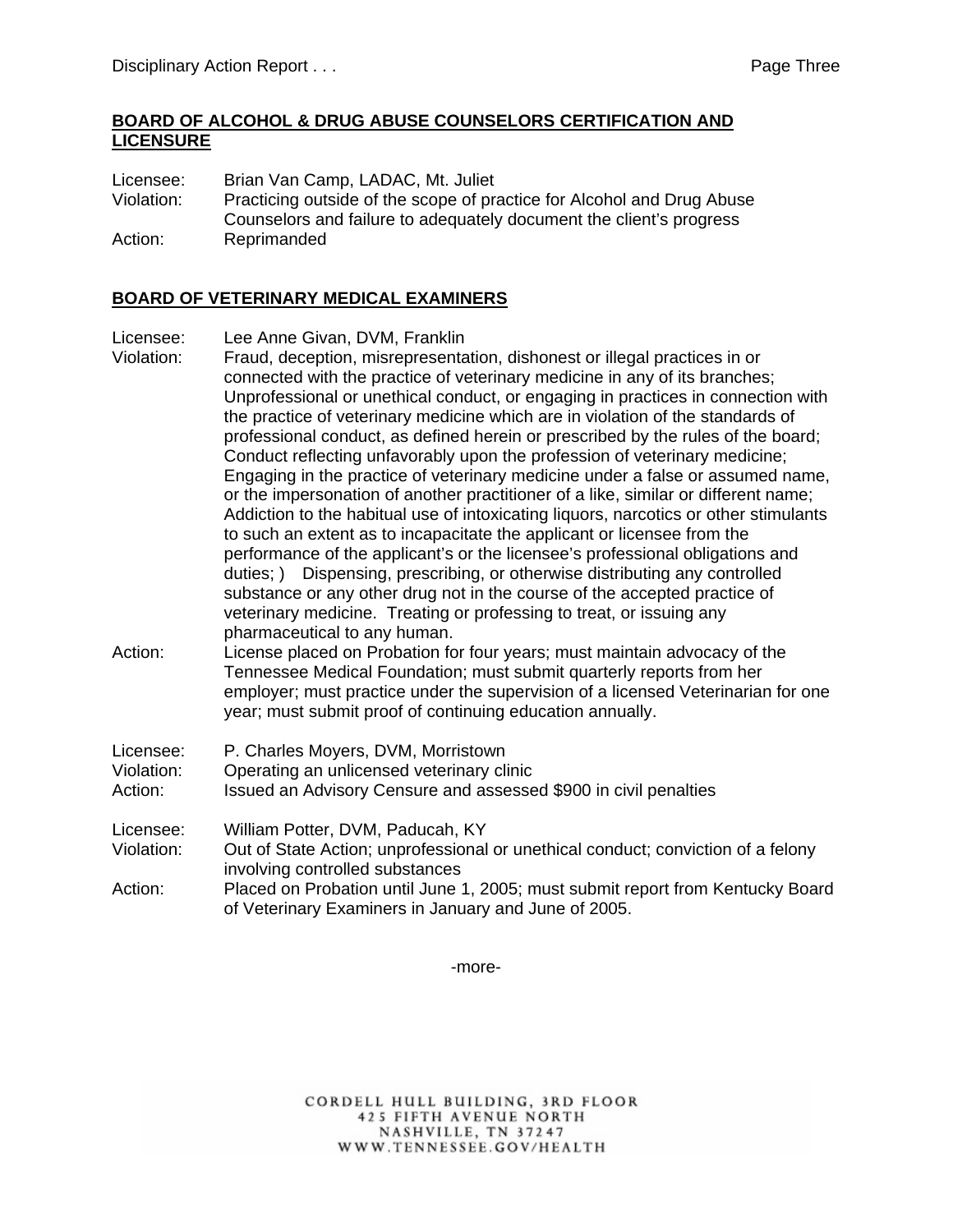#### **BOARD OF RESPIRATORY CARE**

Licensee: Amy S. Crunk, RRT, Lexington, AL Violation: Failed to comply with continuing education requirements Action: Assessed \$150 in civil penalties and required to complete 15 hours of continuing education

Licensee: Jacqueline Hoover, RCA, Cookeville

Violation: Failed to comply with continuing education requirements

Action: Assessed \$150 in civil penalties and required to complete 15 hours of continuing education

#### **COMMITTEE OF OCCUPATIONAL THERAPY**

Licensee: David M. Brick, OT, Memphis

Violation: Unprofessional, dishonorable or unethical conduct; being guilty of fraud or deceit in the licensee's practice, conducting practice so as to permit, directly or indirectly, an unlicensed person to perform services or work which, can be done legally only by persons licensed to practice; permitting unlicensed personnel to practice occupational therapy beyond the tasks allowed for unlicensed personnel. Action: License placed on Probation for three years; must complete 50 hours of continuing education; assessed \$2,000 in civil penalties; and assessed costs

Licensee: Susan R. Egan, OTA, Oakfield

Violation: Failed to correctly document the date for a visit made to a patient, which resulted in improper billing to that patient. Failed to obtain the original signatures of caregivers on the progress notes for patients.

Action: Reprimanded; required to complete 10 hours of continuing education in the areas of documentation procedures and proper billing practices

# **COMMITTEE OF PHYSICAL THERAPY**

Licensee: Traci Felts, PTA, Memphis

Violation: Practicing beyond the scope of allowed practice

Action: License placed on Probation for three years; must complete 50 hours of continuing education; must submit quarterly reports from her supervisor; assessed \$1,000 in civil penalties; and assessed costs

#### **AUGUST 2004 ABUSE REGISTRY PLACEMENTS**

| Individual: | John Tomberlin, Unknown, Chattanooga                           |
|-------------|----------------------------------------------------------------|
| Violation:  | Sexual Abuse while working in a licensed or certified facility |
| Action:     | Placed on State Abuse Registry                                 |

-more-